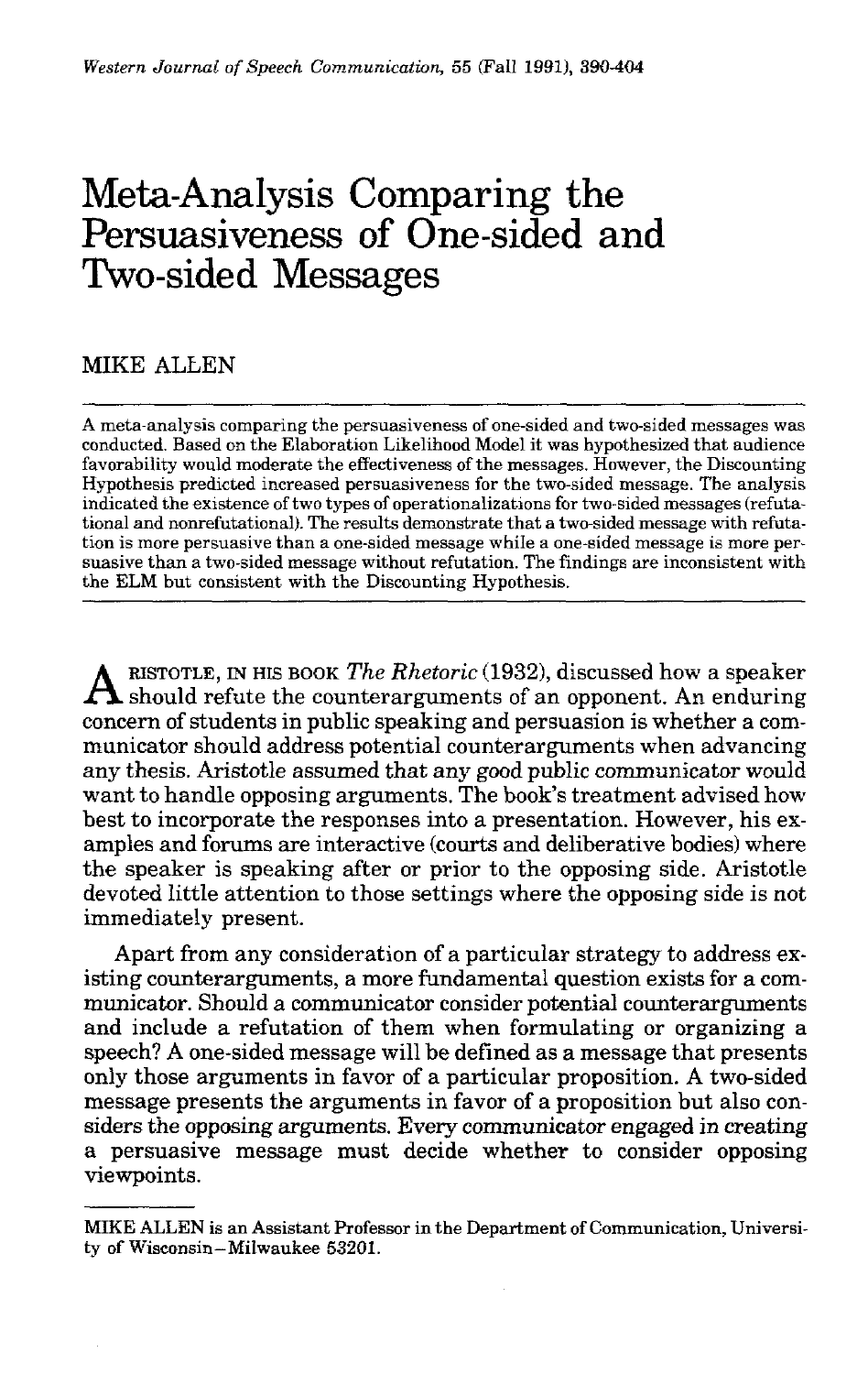## THEORETICAL EXPLANATIONS OF MESSAGE SIDEDNESS EFFECTS

The underlying explanations for expecting differential effects between one- and two-sided messages takes a variety of forms. The two explanations receiving attention are the Elaboration Likelihood Model and the Discounting Hypothesis. The Elaboration Likelihood Model (ELM) explains attitude change in terms of cognitive elaboration (Petty & Cacioppo, 1981, 1986). The Discounting Hypothesis bases an explanation on the cognitive experiences of message receivers (Smith, 1984).

## *Elaboration Likelihood Model*

The ELM argues that permanent attitude change results from cognitive elaborations made by the audience after receiving a message (Petty & Cacioppo, 1981, 1986). Elements of the situation work to inhibit or promote elaboration of message content. Message sidedness is not generally linked to the workings of the ELM as Petty and Cacioppo note (1986). Sidedness of a message is linked to the theory when, "motivation and ability to think about the issue will determine the route to persuasion" (p. 215). Certain situations, like exposing an audience to a message advocating a hostile position should increase their desire to process a message (Petty'& Cacioppo, 1986) and to scrutinize the content. A two-sided message is more persuasive (than a one-sided message) under these conditions because the content appears well-informed and admits that the reason for the audience hostility is rational but not acceptable because a superior set of reasoning exists. The one-sided message is superior for a favorable audience because the message focuses on the agreeable arguments. Failure to mention possible counterarguments assures that the attention of the audience (and the cognitive processing of the audience) remains focused on the opinion advocated by the message sender. The two-sided or one-sided message under different conditions of audience favorableness will be more or less persuasive.

The ELM predicts that message sidedness has differing effects for audiences depending on factors relating to the motivation for processing information (e.g., audience favorableness toward the topic). The level of favorableness will vary from experiment to experiment as different audiences and different topics are selected. Such an inconsistency creates conditions that produce a set of heterogeneous effects across experiments comparing the effectiveness of one- and two-sided messages. The result is summarized in the following hypothesis:

- Hypothesis 1: Results of message sidedness experiments will not demonstrate consistent and homogeneous results unless audience favorableness is considered:
	- A. A one-sided message will be more persuasive for a favorable audience.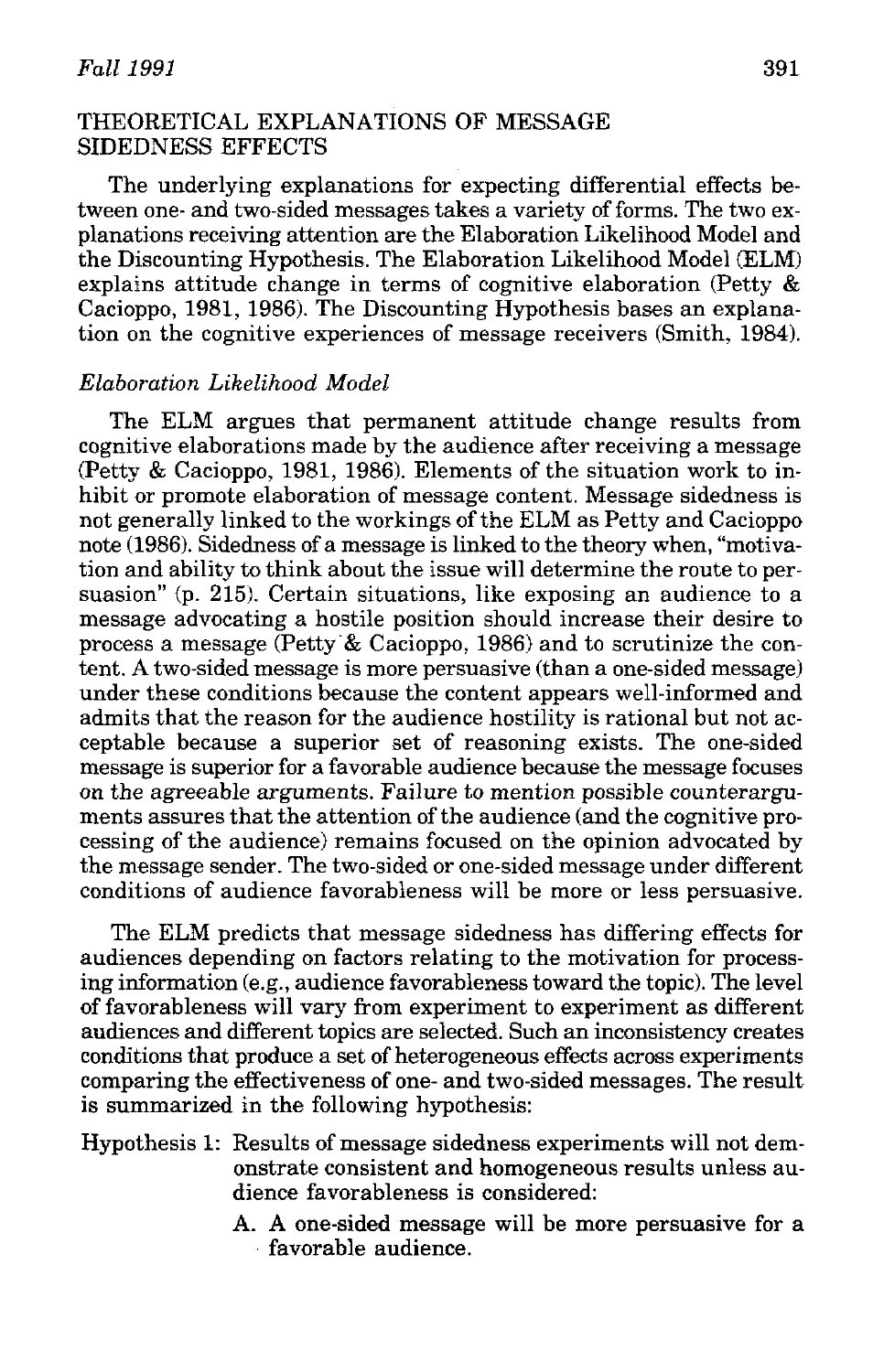B. A two-sided message will be more persuasive for an unfavorable audience.

## *Discounting Hypothesis*

The Discounting hypothesis (Allen & Reynolds, 1989; Allen & Stiff, 1989; Smith, 1984) argues that a source who fails to meet an expectation or exceeds an expectation produces a reevaluation by an audience. For example, suppose a communicator thought to be fairminded, open, and honest addresses an audience on an issue known to be controversial. The communicator fails to acknowledge the existence of an opposing position. The audience may react negatively to the communicator and "discount" the opinion, whereas the two-sided message acknowledges the controversialness and increases the effectiveness of the communicator. For a noncontroversial topic, a communicator acknowledging the existence of possible counterpositions increases the image of honesty, fairmindedness, and expertise in the minds of the receivers. The advice according to this model would be to use a two-sided message.

The Discounting Hypothesis assumes that persuasion is based on some type of reaction to content. A communicator providing arguments and information on all sides of the issue demonstrates expertise, openmindedness, and provides the basis for rational beliefs. The key to the effectiveness of the message is the refutational properties. The two-sided message examines the available counterarguments and, unlike the onesided message, gives defenses to strengthen the beliefs. This perspective does not consider audience or topic variables, but based on a comparison of message strategies generates the following hypothesis:

Hypothesis 2: Results of message sidedness experiments will demonstrate consistent and homogeneous results favoring twosided over one-sided messages.

#### **METHODS**

This report uses meta-analysis to test the two hypotheses about the effects of message sidedness. Meta-analysis is the process of quantitatively summarizing the available empirical data on an issue to estimate a common effect (Bangert-Drowns, 1986). Meta-analysis is an attempt to systematically, comprehensively, and quantitatively summarize available literature (Mintz, 1983; Preiss & Allen, in press). The superiority of meta-analysis to narrative summaries of experimental bodies of literature has been demonstrated (Cook & Leviton, 1980; Cooper & Rosenthal, 1980).

## *Literature Review*

Relevant research materials were obtained by a computer search of *Psychological Abstracts,* a manual search *of Psychological Abstracts,* the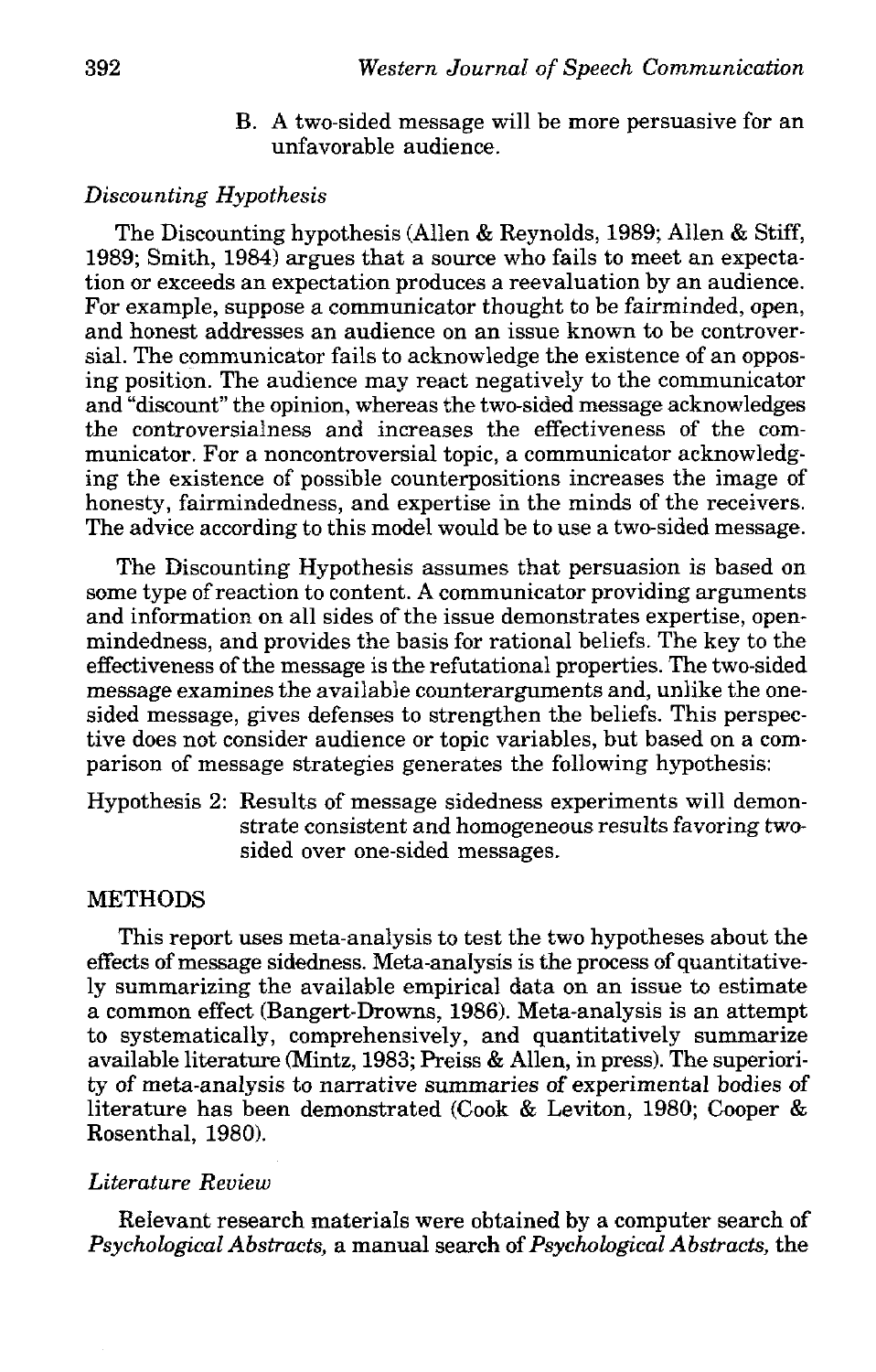*Social Sciences Citation Index,* the *Index to Journals in Communication Studies Through 1985,* and by searching all of the references and bibliographies of located studies and reviews. To be included in this meta-analysis, a study had to compare the persuasiveness of a one-sided and a two-sided message.<sup>1</sup> A one-sided message was defined as a message presenting only those arguments in favor of the conclusion advocated by the communicator. A two-sided message was defined as a message including both the arguments in favor of and opposed to the conclusion advocated by the communicator. No study was unobtainable and no publication/nonpublication bias is evident in the data. All studies containing sufficient statistical information permitting the calculation of an effect size, in this case the correlation, are included in this report. Some studies lacked sufficient information (Skilbeck, Tulips, & Ley, 1977; Stainback & Rogers, 1983) or did not contain measures of attitude (Misra & Jain, 1971), dealt with messages used in repeated exposures (Insko, 1967; Thistlethwaite & Kamenetzky, 1955) or contained only a one-sided or two-sided message but not both (Janis & Feierabend, 1957; Sawyer, 1973; Settle & Golden, 1974; Smith & Hunt, 1978) and were excluded from the analysis.

# *Coding Procedures*

Each study was coded for the relevant features for each hypothesis that would moderate the effect of message features. These features are a part of the hypotheses suggested by the theoretical perspectives and the earlier experiments. An examination of the actual experiments for information regarding the methodology provided the information necessary for the coding and evaluation of these features. Table 1 contains the summary information on each particular manuscript used in the analysis.

*Type of two-sided message.* In the existing experimental literature there exists two types of two-sided messages. Two-sided messages could be either refutational or non-refutational. Refutational two-sided messages were messages that mention counterarguments to the position advocated and then refute them. The intent is to introduce the contrary position and demonstrate why this position is inferior to the position advocated by the communicator. The other type of two-sided messages were considered nonrefutational. This message only mentioned the counterarguments without offering a refutation of them. The separation between types of two-sided messages is particularly relevant to the Discounting Hypothesis. The reason in Hypothesis 2 that the two-sided message was preferred was the ability of the message sender to consider and refute counterarguments. The nonrefutational message (according to the Discounting Hypothesis) should be less persuasive since it does not address the counterarguments. However, for the first hypothesis this should only *raake a* difference *after* audience favorableness is considered.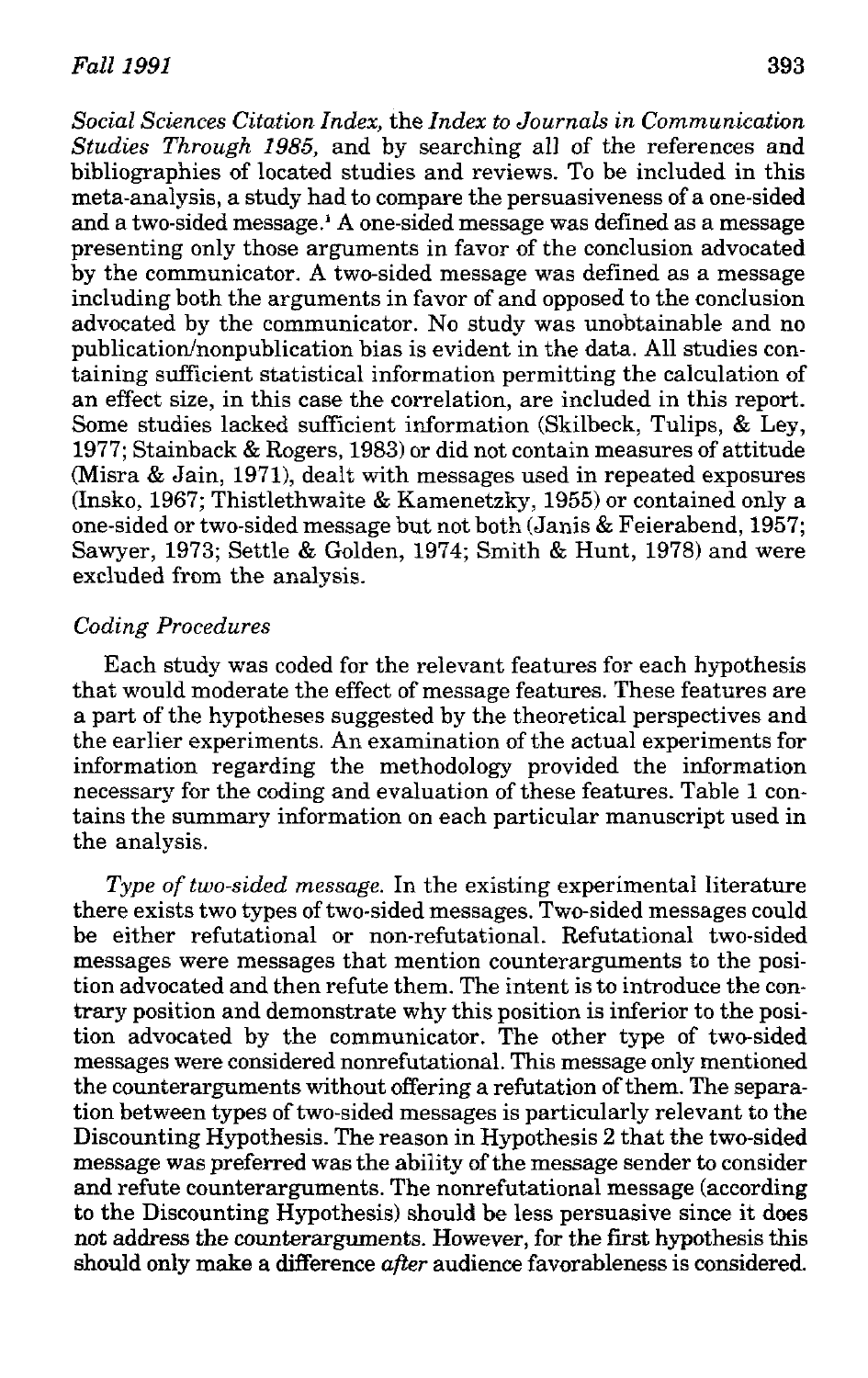| Author of Study <sup>®</sup> | $\mathrm{Date}^b$ | Content of Message              |  |  |
|------------------------------|-------------------|---------------------------------|--|--|
| Belch                        | 1981              | Toothpaste Preferences          |  |  |
| <b>Bettinghaus</b>           | 1969              | Legalization of wiretapping     |  |  |
| Chu                          | 1967              | Free Trade Zone                 |  |  |
| Dipboye                      | 1971              | Courtroom Trial                 |  |  |
| Dycus                        | 1976              | Army Contract Proposal          |  |  |
| Etgar                        | 1982              | Advertisements                  |  |  |
| Fort                         | 1991              | Organ Donation Cards            |  |  |
| Hass                         | 1972              | Socialize US Economy            |  |  |
| Hilyard                      | 1966              | Abortion                        |  |  |
| Hovland                      | 1949              | How Long World War II Lasted    |  |  |
| Jaksa                        | 1963              | Unionizing                      |  |  |
| Jones                        | 1970              | Criminal Trial Summaries        |  |  |
| Kanungo                      | 1975              | Advertising                     |  |  |
| Kaplowitz                    | 1985              | Nuclear Freeze                  |  |  |
| Koballa                      | 1984              | <b>Energy Conservation</b>      |  |  |
| Koehler                      | 1968              | Guaranteed Annual Income        |  |  |
| Koyama                       | 1981              | Disabled Persons                |  |  |
| Ley                          | 1971              | Weight Loss                     |  |  |
| Lumsdaine                    | 1953              | Civil Defense                   |  |  |
| McCroskey                    | 1954              | Local Control of Education      |  |  |
| <b>McGinnies</b>             | 1969              | Cuban Missile Crisis/sub visits |  |  |
| Paulson                      | 1952              | Voting Age                      |  |  |
| Rosnow                       | 1968              | Fraternities on Campus          |  |  |
| Sinha                        | 1971              | Language of Instruction         |  |  |
| Weston                       | 1967              | Civil Defense                   |  |  |
| Winkel                       | 1984              | Organ Donation Cards            |  |  |

TABLE 1 Overall Description of Available Data

"First author listed only, see references for complete citation.

\*Date is for first exposure of the data. All later citations are provided in references that use same data set.

*Audience favorableness.* Hypothesis One predicts that audience favorability toward the topic would be a moderating feature necessary for this analysis. The favorability of the audience toward the conclusions advocated by the message source was coded for the studies. An audience was coded as favorable, unfavorable, or unknown. This is one variable that the ELM considers relevant to the motivation of an audience to process the message.

## *Statistical Analysis*

The results of each study were converted to a common metric, the correlation coefficient, for averaging. The correlation coefficient is recommended particularly in the case of binary variables due to the ease of interpretation of the results (Hunter & Schmidt, 1990; Rosenthal, 1984, 1987). One alternative metric. Fisher's z transformation, does not contain the underestimation bias of the correlation coefficient. However,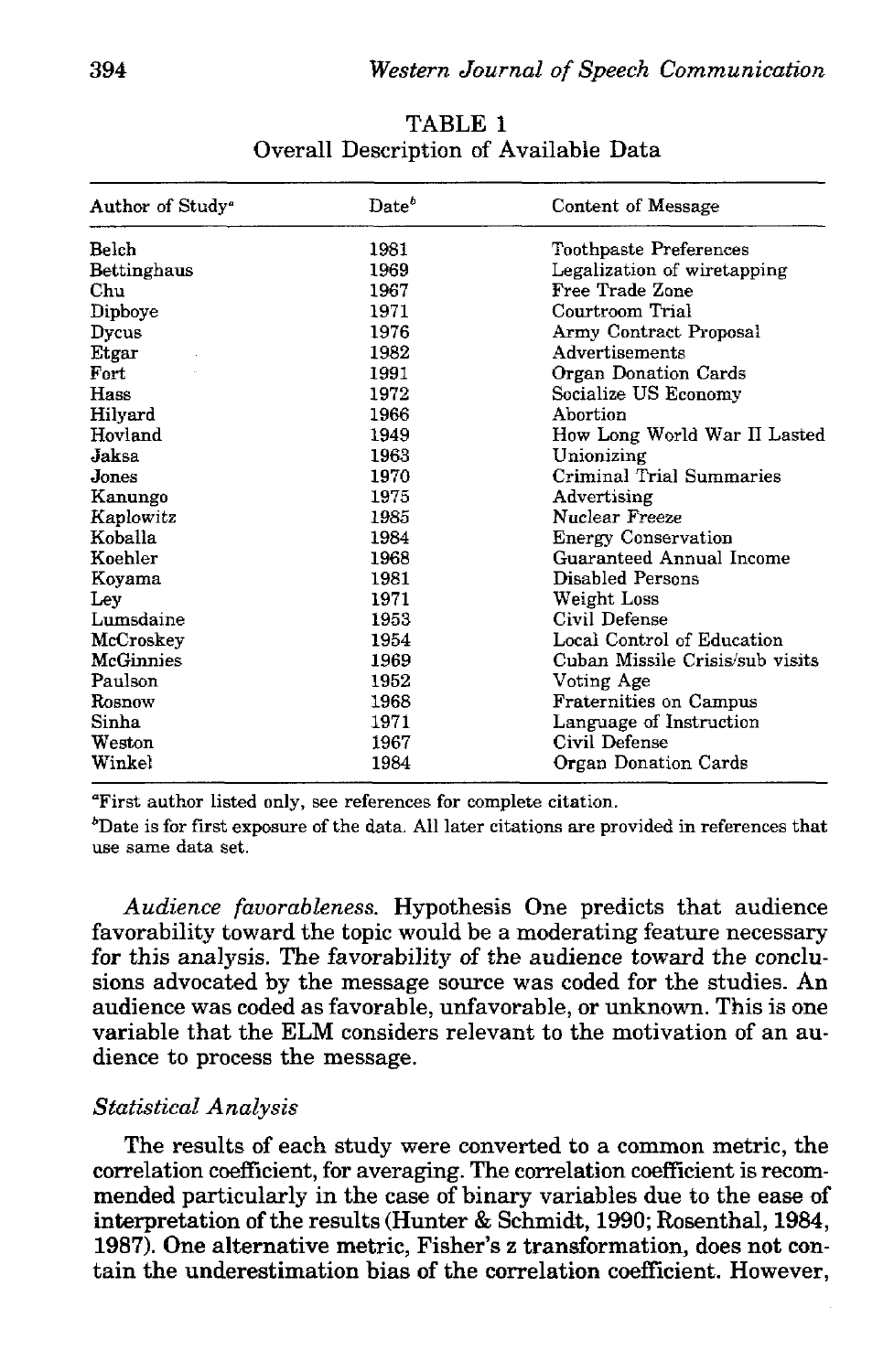the overestimation bias of Fisher's z is greater than the underestimation bias of the correlation coefficient and is therefore only recommended when the average sample per correlation is low *and* the number of estimates is low (Strube, 1988). The average sample size in these investigations is over 10 subjects and the number of investigations greater than five, so the untransformed correlation coefficient was used. However, the estimates of the correlations slightly underestimate the true correlation (rho).

The form of meta-analysis used was the variance-centered metaanalysis, specifically the Schmidt-Hunter method (Bangert-Downs, 1986; Hunter & Schmidt, 1990; Hunter, Schmidt, & Jackson, 1982). Metaanalysis requires the extraction of statistical information from original reports of data, and subsequent conversion to a common metric, using formulas established for such transformations. Once converted, the correlations were averaged, weighting by the sample size of the study.

Once an average is established, the average correlation is tested for homogeneity. The test used is the Schmidt-Hunter test for moderators. The test estimates the expected amount of variance due to sampling error and compares that estimate with the observed amount of variance in the sample of correlations. If 75% or more of the variance can be attributed to sampling error, the estimates are considered homogeneous. If less than 75% of the variance can be attributed to sampling error, the estimates are considered heterogeneous and a moderator variable is probably present.

The Schmidt-Hunter procedure was selected because of its sensitivity to the existence of moderators. A great deal of concern has been raised about the possibility of message by treatment interactions existing in the persuasion literature (Hunter, Hamilton, & Allen, 1989; Jackson, O'Keefe, Jacobs, & Brashers, 1989). These interactions would create heterogeneity among the findings of a group of experiments. The Schmidt-Hunter technique has a high Type I error rate and should be considered an extremely liberal test for moderators (Alexander, Scozzaro, & Borodkin, 1989; Schmidt, Hunter, & Raju, 1988; Spector & Levine, 1987). If no moderator exists using this test, the moderator would not be found using the more conservative tests for moderators (Hedges & Olkin, 1985). The Schmidt-Hunter's procedure sensitivity to variations in the correlations as compared to other tests permits the increased probability of detecting moderator variables.

## RESULTS

### *Overall Analysis*

The initial results indicated that the two-sided message is slightly more persuasive than the one-sided message  $(r = .041, k = 26, N = 7547)$ . However, only 47% of the observed variance could be attributed to sampling error, implying the presence of moderator variables. While the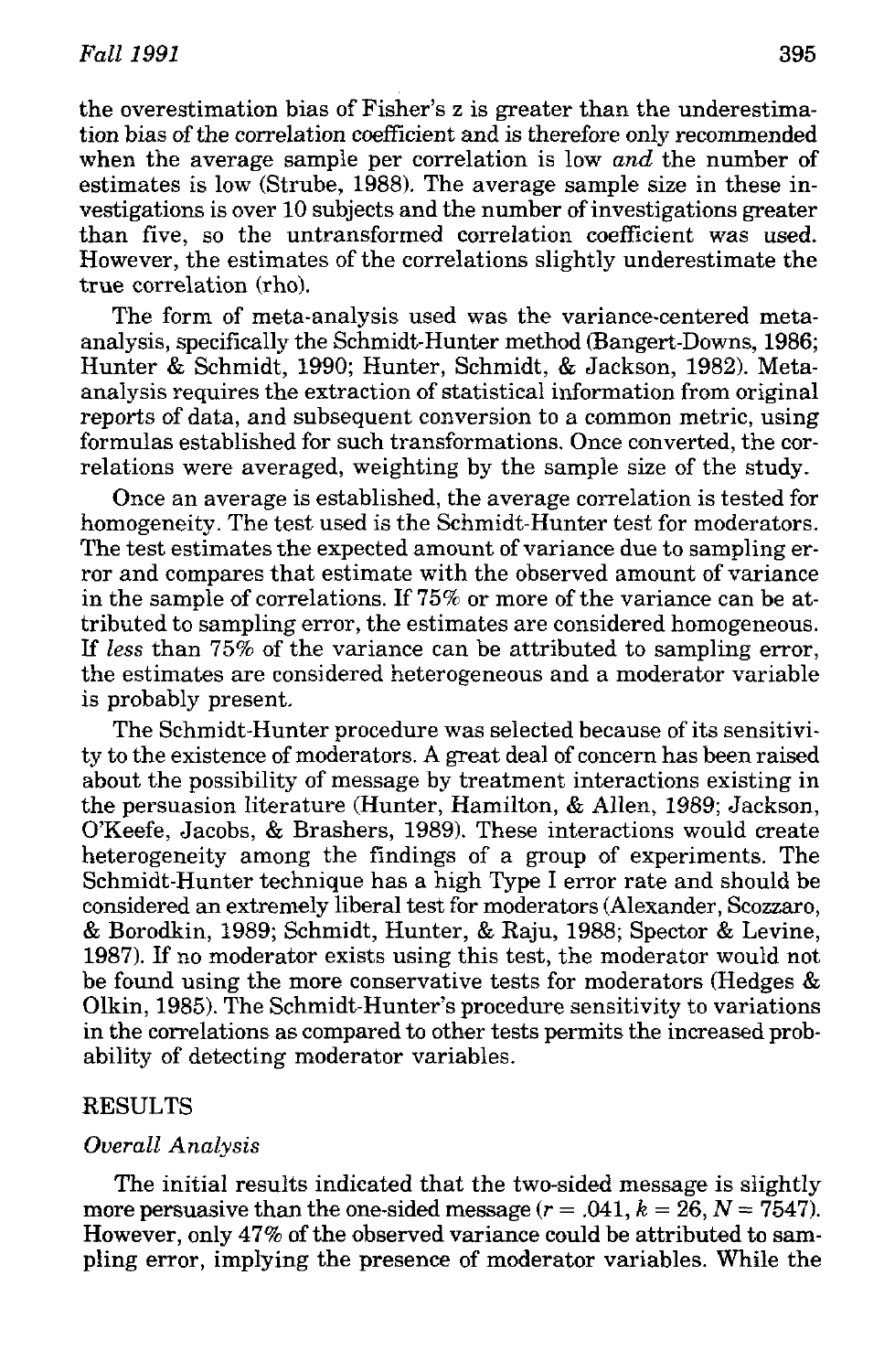average effect indicated a very slight advantage for the two-sided message, this estimate should not be considered representative of the entire sample of studies or messages. This conclusion, however, is controversial because some writings have suggested that moderators are theoretically uninteresting and only the main effect is important across multiple message replications or presentations (Jackson, O'Keefe, Jacobs, & Brashers, 1989). However, the contrary position argues that if the main effect actually represents the influence of some identifiable factor or interaction, the correct representation of the results should include the interaction or moderator term to interpret the nature of the main effect (Hunter, Hamilton, & Allen, 1989). This essay recognizes the controversy but operates based on the logic that main effects, in the presence of a moderator or interaction, should incorporate the moderator or interaction to interpret the effect. The justification for this decision can be found elsewhere (Keppel, 1982; Rosenthal, 1987; Winer, 1971).

## *Type of Two-sided Message*

The moderating effect of the type of two-sided message (refutational or non-refutational) generated homogeneous results. Two-sided messages with no refutation of counterarguments resulted in the superior persuasiveness of the one-sided message  $(r = -.060, k = 6, N = 1819)$  with 100% of the observed variance attributable to sampling error. However, the two-sided message with refutation was more persuasive than the one-sided message ( $r = .076$ ,  $k = 19$ ,  $N = 5624$ ). A total of 77% of the observed variance could be attributed to sampling error. These results indicate that the originally heterogeneous overall result can be explained by the differing operationalizations of what constituted a twosided message. The results of these findings support Hypothesis 2 and serve to disconfirm Hypothesis 1 (both A and B) since additional moderators are unnecessary. *The one-sided message is more persuasive than a two-sided message with* no *refutation. However, a two-sided message* with *refutation is more persuasive than a one-sided message.* It should be noted that in no experiment did all three messages occur, therefore, a direct test within one experiment was not possible. Empirically, the order of most effective messages should be two-sided *with* refutation, one-sided, and two-sided with *no* refutation.

# *Audience Favorability Toward the Topic*

The consideration of this moderator tested Hypothesis One. Only those studies in which an audience could be coded as initially favorable or unfavorable were included in this analysis. The studies coded as "unknown" did not permit any determination about how to evaluate the favorableness of the audience and therefore cannot be included. The eight studies that employed favorable audiences showed an overall correlation that is near zero  $(r = .002, k = 8, N = 2952)$ . The average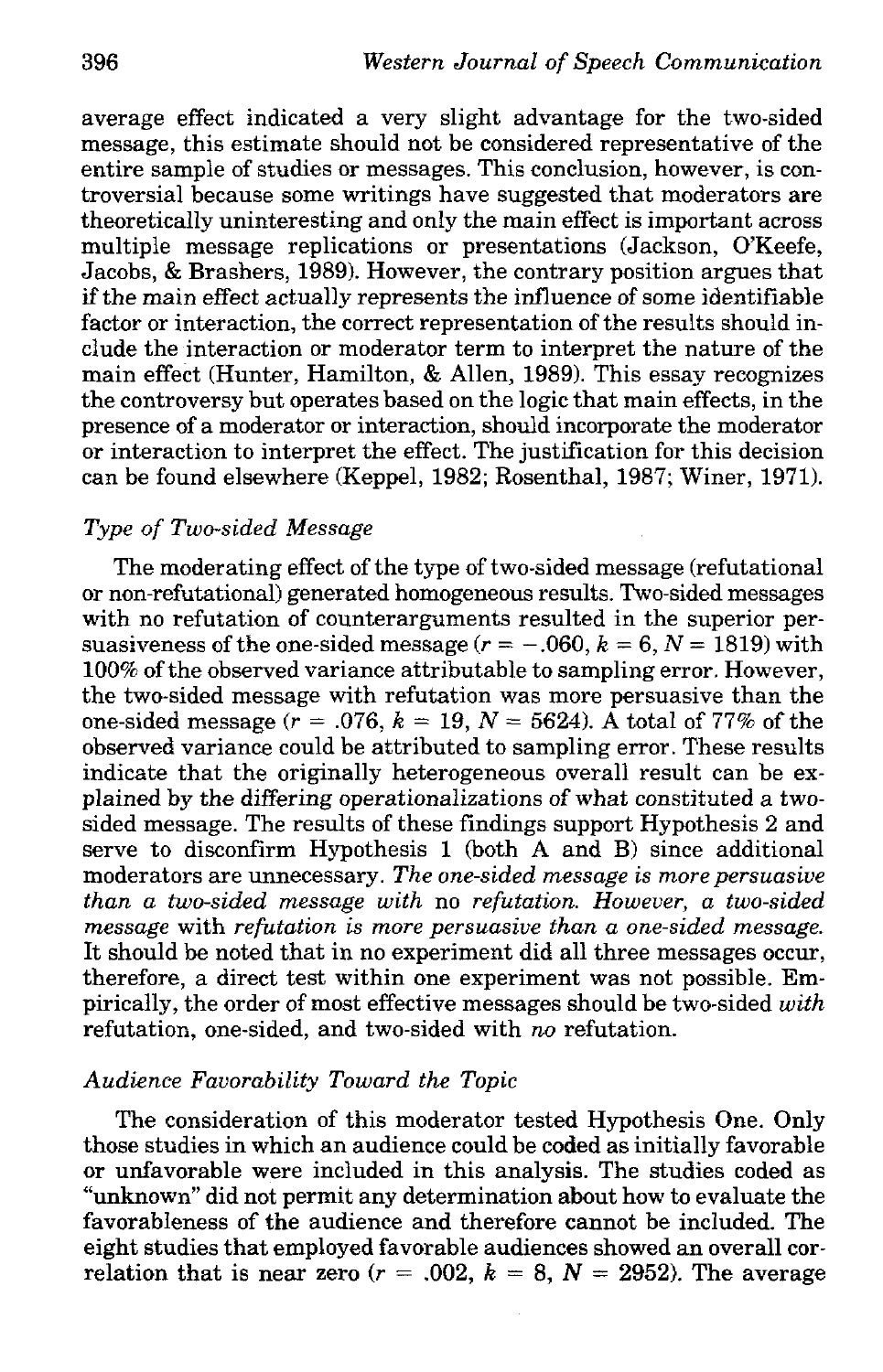correlation was heterogeneous (33% of the variance was attributable to sampling error). This indicates that the moderating feature for audience favorableness did not produce homogeneous results. According to Hypothesis 1 A, this finding should be homogeneous and the effect size negative. The effect size was neither negative nor homogeneous.

Unfavorable audiences were slightly more persuaded by the two-sided message  $(r = .082, k = 9, N = 1195)$  but the average was heterogeneous (49% due to sampling error). This analysis indicated that the introduction of audience favorability failed as a potential moderator in this analysis. While the effect size was positive for this analysis of Hypothesis 1 B, the introduction of audience favorability should produce homogeneous results. Therefore, the first hypothesis, both A and B, were unsupported in this analysis. For a complete listing of the studies and effect sizes associated with this analysis, see Table 2.

| Study <sup>a</sup> | Correlation <sup>b</sup> | Sample Size | Type of Two-sided Message |
|--------------------|--------------------------|-------------|---------------------------|
| Belch              | $-.085$                  | 100         | Nonrefutational           |
| Bettinghaus        | .052                     | 120         | Refutational              |
| Chu                | .004                     | 273         | Refutational              |
| Dipboye            | .008                     | 84          | Refutational              |
| Dycus              | .293                     | 26          | Refutational              |
| Etgar              | .118                     | 120         | Refutational              |
| Ford               | .117                     | 220         | Refutational              |
| Hass               | .306                     | 40          | Refutational              |
| Hilyard            | $-.175$                  | 240         | Nonrefutational           |
| Hovland            | .000                     | 428         | Refutational              |
| Jaksa              | .012                     | 1028        | Refutational              |
| Jones              | $-.203$                  | 84          | Nonrefutational           |
| Kanungo            | .058                     | 96          | Refutational              |
| Kaplowitz          | .059                     | 1600        | Refutational              |
| Koballa            | .264                     | 58          | Refutational              |
| Koehler            | .062                     | 360         | Refutational              |
| Koyana             | .225                     | 66          | Refutational              |
| Ley                | .184                     | 188         | Refutational              |
| Lumsdaine          | .055                     | 88          | Refutational              |
| McCroskey          | .229                     | 96          | Refutational              |
| McGinnies          | .037                     | 104         | Unknown                   |
| Paulson            | $-.050$                  | 978         | Nonrefutational           |
| Rosnow             | $-.017$                  | 197         | Nonrefutational           |
| Sinha              | $-.002$                  | 100         | Nonrefutational           |
| Weston             | .122                     | 240         | Refutational              |
| Winkel             | .125                     | 189         | Refutational              |

TABLE 2 Overall Effect Sizes and Type of Two-sided Message

"First author listed only, see references for complete citation.

 ${}^{b}$ A positive correlation indicates the two-sided message is more persuasive while a negative correlation favors the one-sided message.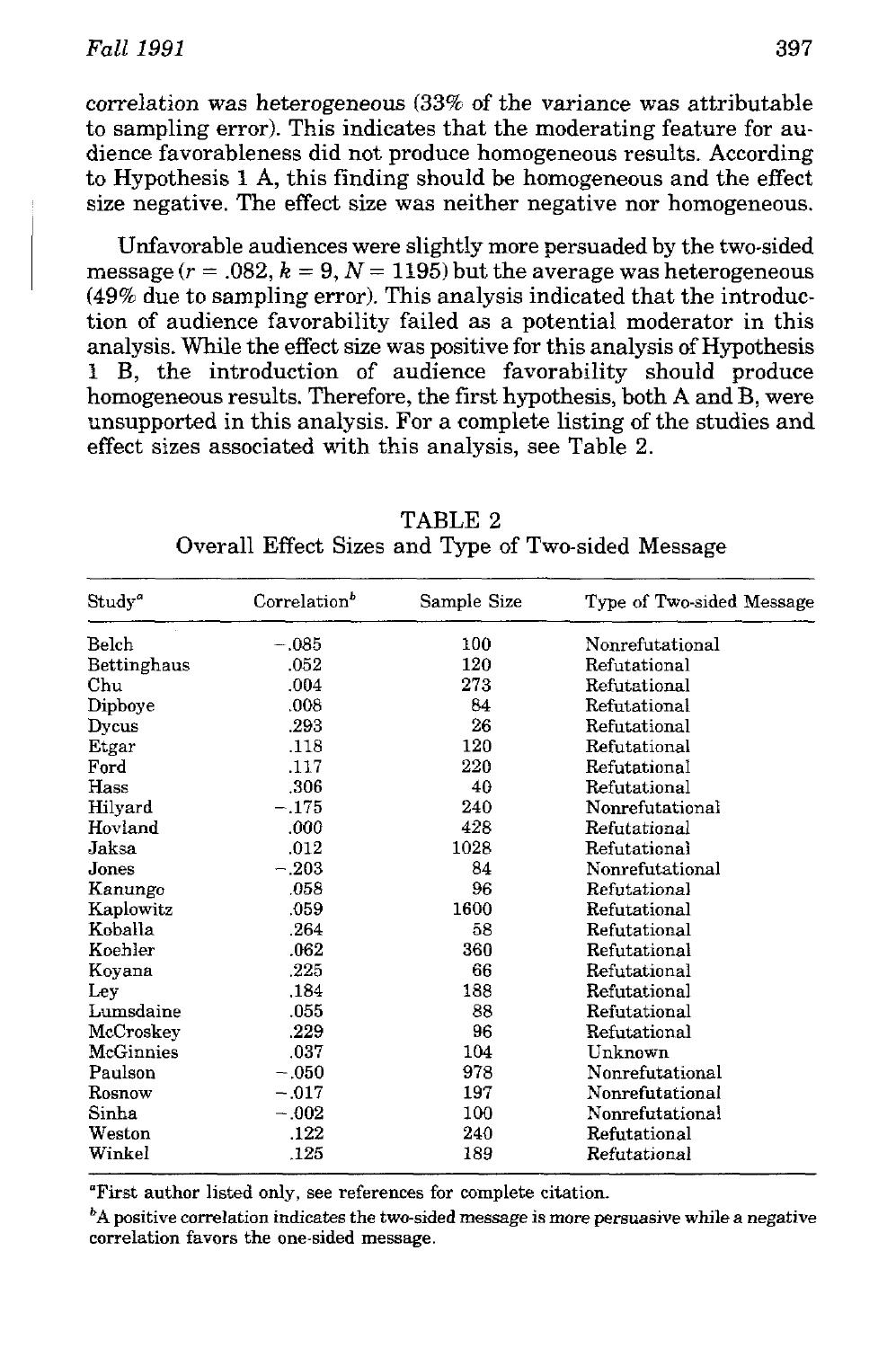## CONCLUSIONS

The results supported the general conclusion that the apparent inconsistency of earlier literature reviews on message sidedness stems from divergent operationalizations of what constitutes a two-sided message. When the difference between a two-sided message with and without refutation was incorporated into the analysis the heterogeneous results became homogeneous. The reclassification of messages did not require any moderator variables relating to audience favorability and sufficiently explains the subsequent effects.<sup>2</sup> The results confirmed Hypothesis 2, supporting the Discounting Hypothesis predictions.

#### *Theoretical Implications*

Hypothesis 1 predicted that only after consideration of audience favorahleness will consistent findings he generated. The results indicated that such motivational factors are not necessary for generating a consistent and simple conclusion. These findings are inconsistent with the statements by Petty and Cacioppo (1986) about the ELM. However, the findings are *not* inconsistent with the underlying theory. It is possible to reinterpret the findings as consistent with the ELM hy hypothesizing some process of cognitive processing that would account for the findings. For example, hypothesizing that the type of two-sided message causes a cbange in the motivational level of individuals to process message content would account for the findings. This explanation of the findings would be consistent with the ELM. Evaluation of the ELM has been hampered by a lack of commitment to a priori expected findings (Allen & Reynolds, 1989; Allen & Stiff, 1989; Burgoon, 1989). The result is an inability to test the theory in any critical sense hecause the theory can be renovated to explain existing data.

The Discounting Hypothesis, operationalized in Hypothesis 2, received support. Tbe superiority of the one-sided message to the two-sided message with no refutation indicates the superiority of the consideration of counterarguments on message receivers. Unfortunately, the Discounting Hypothesis is really more an explanation for a particular effect rather than a general theory of attitude change. While the theory is supported by the available data, it is unclear what additional situations are supported by these findings. The conclusion for the Discounting Hypothesis should he contrasted with tbe ELM, where the findings do not support the particular application but leave the larger theoretical issues regarding message processing unchanged.

The results of this experiment may fit into a larger perspective offered by Innoculation Theory (McGuire, 1961a, 1961h). Innoculation theory uses the metaphor of a disease to represent opinion and attitude change. Innoculation occurs when a speaker includes and then refutes counterarguments to the position advocated. This "innoculates" the message receivers from subsequent counterpersuasion. This theory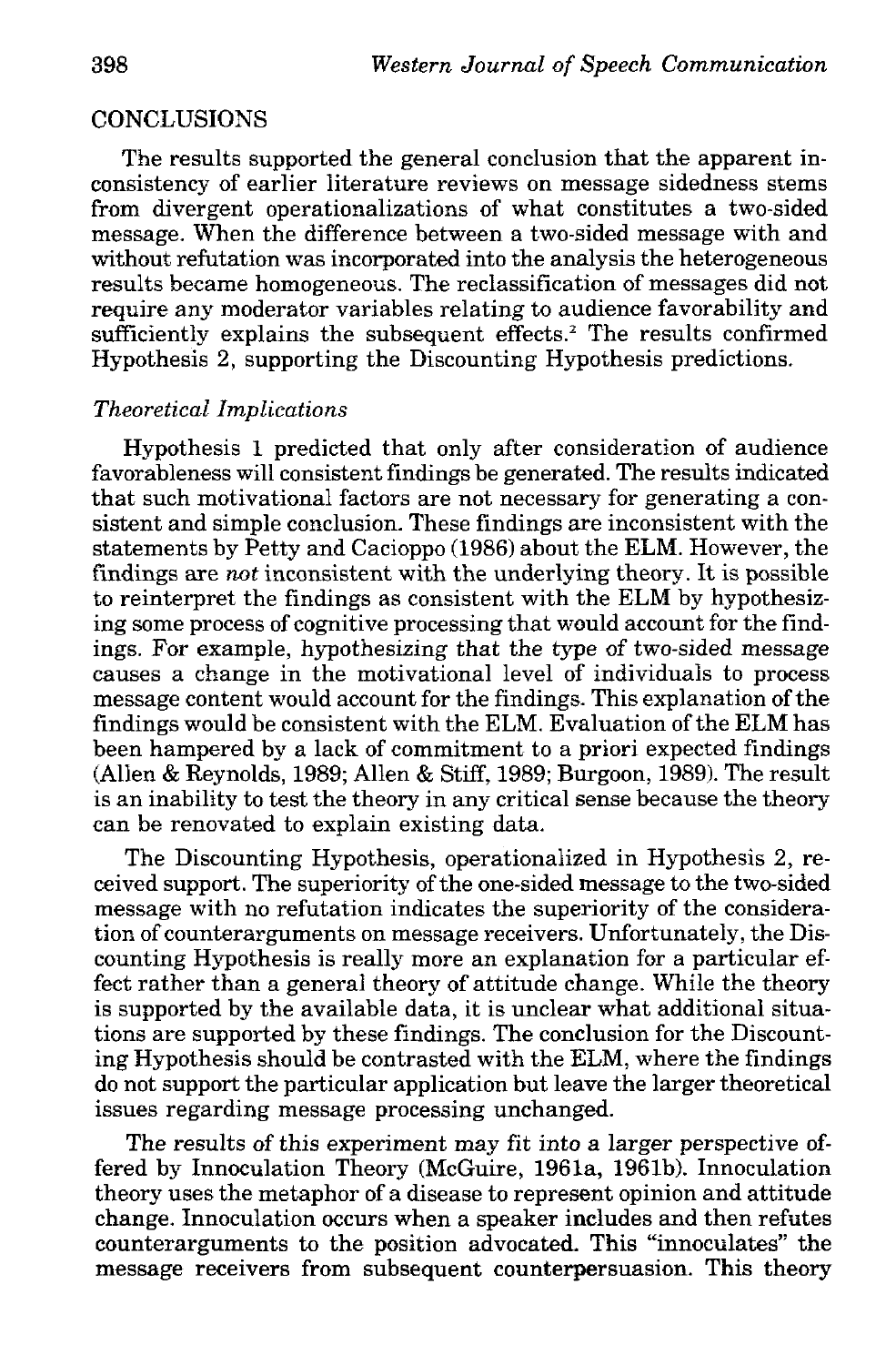would argue that a two-sided message would be more effective because it inhibits counterarguments. However, Innoculation Theory deals with attitude change over time (particularly after subsequent counterattitudinal communication), while the Discounting Hypothesis only considers immediate attitude change. It may be that the two theories are explaining the same process but from either a static (discounting) or a dynamic (innoculation) view.

The results have implications for future empirical research and theory. The results point to areas that lack sufficient information about the cognitive processes of individuals to make clear and encompassing theoretical statements that permit a "final" conclusion. One immediate implication is the need for an experiment to incorporate all three types of messages in one single experiment to test the theoretically derived propositions included in this investigation. An experiment using all three messages should find that a one-sided message is more effective than a two-sided message with no refutation, and that a two-sided message with refutation is more effective than a one-sided message. The results of the meta-analysis indicate this particular possibility, and one recent experiment does confirm these findings (Allen, et al., 1990).

A limitation exists within the data that is not readily apparent from inspection of the messages or studies. The conclusions of any metaanalysis, no matter how consistent, depend on the variability and sufficiency of the original data to make conclusions. If the experiments do not contain sufficient variability of conditions or messages, the conclusions of tbe analysis are limited. However, the existence of such limitations is an empirical issue based on theoretical presuppositions. What is presented in this analysis is a conclusion based on the *available* evidence; any limitation of the available data pool limits this summary. However, until such time as alternative theoretical positions, inconsistent data, or replication of this analysis become available, the conclusion about the effectiveness of a two-sided refutational message appears warranted.

## *Practical Implications*

The implications of the results for application to practical situations should be obvious. The results indicate that a communicator generally should use a two-sided message with a recognition and refutation of the available counterarguments. This produces the most favorable attitude response from the message receivers. At the current time it is unknown how the choice of message sidedness type effects the reaction of the receivers toward the message sender. Future research should consider and explore the effect that such message design has on communicator credibility. While a followup experiment indicated a two-sided message with refutation resulted in audience ratings of the source as more credible (Allen, et al., 1990), the specific processual reasons are not available in that data set.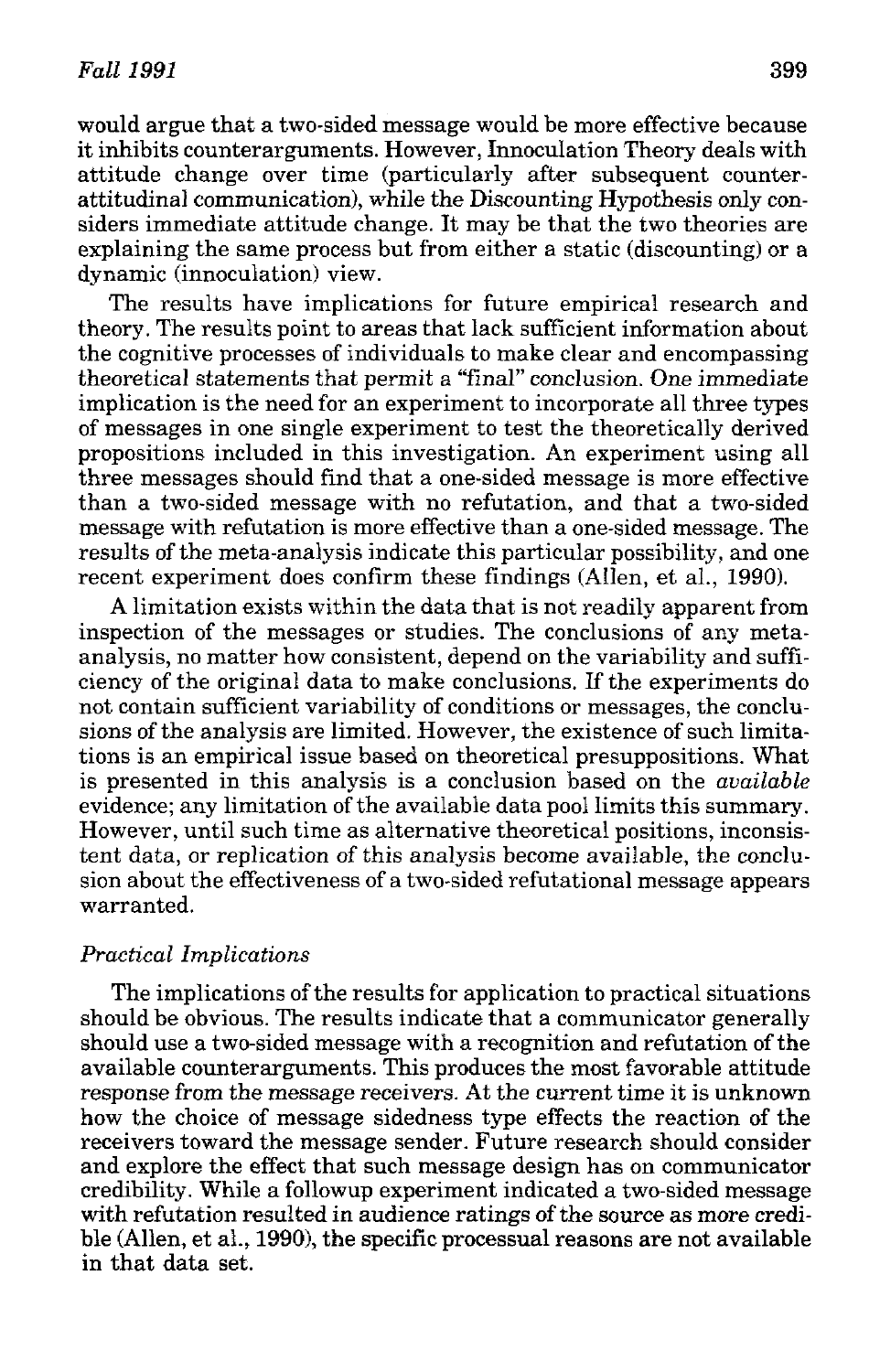| Study              | Initial Position of the Audience |     |           |      |  |
|--------------------|----------------------------------|-----|-----------|------|--|
|                    | Unfavorable                      |     | Favorable |      |  |
|                    | r                                | Ν   | r         | N    |  |
| <b>Bettinghaus</b> | .052                             | 120 |           |      |  |
| Chu                | .008                             | 107 | .010      | 166  |  |
| Hass               | .306                             | 40  |           |      |  |
| Hilyard            | $-.441$                          | 48  | $-.170$   | 48   |  |
| Hovland            | .160                             | 302 | $-.230$   | 126  |  |
| Jaksa              | .045                             | 208 | .009      | 524  |  |
| Kaplowitz          |                                  |     | .059      | 1600 |  |
| McGinnies          | .116                             | 42  | $-.043$   | 62   |  |
| Paulson            | .131                             | 215 | $-.132$   | 342  |  |
| Rosnow             | .080                             | 113 | $-.113$   | 84   |  |

TABLE 3 Effect Sizes for Audience Favorability

A real concern is about the small size of the effect  $(r = -.060$  or r  $= .076$ ). Rosenthal (Rosenthal, 1983, 1984, 1987; Rosenthal & Rubin, 1979,1982,1985) developed a technique called the Binomial Effect Size Display (BESD). For this system, using a binary variable (one-sided or two-sided message), a correlation of the size observed here  $(-.060$  or .076), improved the effectiveness of the message by about 20%. Considering the low cost in terms of the effort in implementing the recommendations, the 20% improvement in effectiveness is important.

Compared to other potential message features, message sidedness is less important. Various message strategies have been examined using meta-analysis and the findings indicate a pattern of effects that vary in importance. Various message design strategies like Door-in-the-face (Dillard, Hunter, & Burgoon, 1984,  $r = .08$ ), Foot-in-the-door (Dillard, Hunter, & Burgoon, 1984,  $r = 11$ ), evidence (Reinhard, in press,  $r =$ .17), fear appeals (Mongeau, in press,  $r = .21$ ), and powerful/powerless language (Burrell & Koper, in press,  $r = .25$ ) demonstrate that message sidedness should be considered a small message effect. However, the effects of message sidedness should not be dismissed as unimportant.

Abelson (1985) argued a lot of misconception exists about the importance of small effect sizes. He pointed out that for one at bat in a baseball game the difference between using a .200 hitter and a .300 hitter amounts to an effect size of .00317 (using omega squared). That is ahout the same as the effect size observed in this meta-analysis (.0036 and .0055, using  $r$  squared). What Abelson concluded is that these small effect sizes are of importance in settings where there is the assumption of cumulative processes, including "the persuasive effects of advertising." It would appear warranted to consider Abelson's remarks that "the baseball paradox is thus a model for similar paradoxes that may arise in psychological contexts" (p. 133). Abelson pointed out that what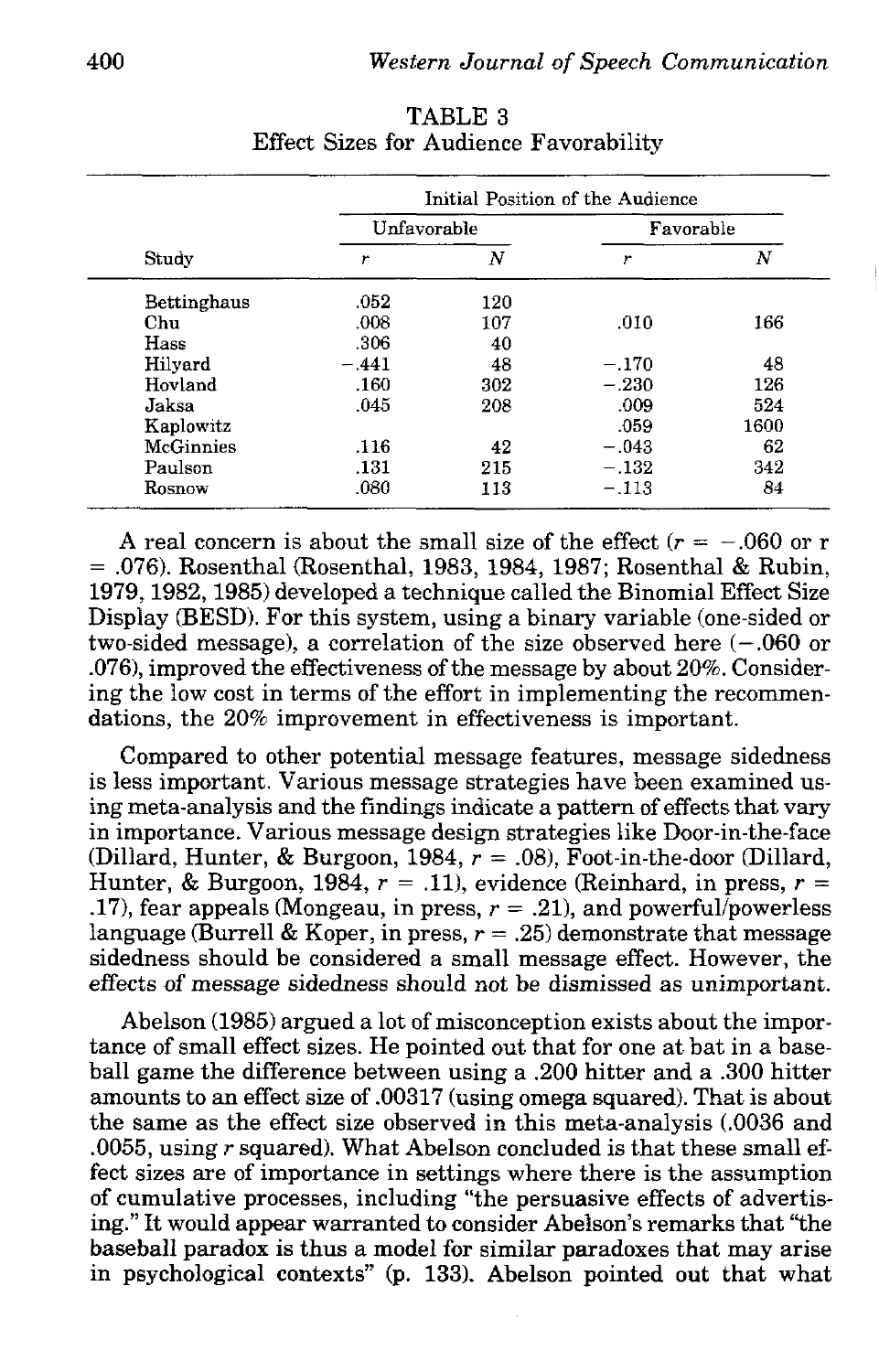on the surface may appear as small effect sizes can in fact be quite important at both a theoretical and practical level. While the effect is not as large as others, it still should be considered important.

The observed difference in operationalizing what is meant by a twosided message points to the need for a theory of messages and message effects. Without such theories, past and future experiments may contain problems that may not be as easily or readily identifiable as in tbe message sidedness literature. The real test of the value of these results will be whether they contribute to an overall theory of messages. The previous ideas about messages tended to indicate an indeterminancy about the effect of messages creating a web of contextual features that prevented generalizations. The evidence accumulated and analyzed here indicates the possibility that simple generalizations may be possible. Without a clear and comprehensive theory of message effects, such generalizations will be limited or impossible. The conclusions should serve to help practitioners and assist in curriculum development. However, the larger picture needs development for these results to be placed within the context of future theoretical and experimental issues.

#### ENDNOTES

1. Persuasiveness in these studies was operationalized hy the use of self-report measures. While the use of self-report techniques has been criticized, particularly for measuring attitudes {Benoit & Benoit, 1986, Hample, 1984, LaPiere, 1934), a recent metaanalysis (Kim & Hunter, 1991) of over 100 studies and 90,000 suhjects demonstrates a high attitude/hehavior correlation *(r =* ,79).

2. The results of analyses considering publication bias, education level of the audience, or audience familiarity with the topic is availahle from the author. None of these analyses affect the findings of this report.

#### REFERENCES

- Abelson, R. P. (1985). A variance explanation paradox: When a little is a lot. *Psychological Bulletin, 97,* 129-133.
- Alexander, R. A., Scozzaro, M. J., & Borodkin, L. J, (1989), Statistical and empirical examination of the chi-square test for homogeneity of correlations in meta-analysis. *Psychological Bulletin, 106,* 329-331.
- Allen, M., Hale, J., Mongeau, P., Berkowitz-Stafford, S., Stafford, S., Shanahan, W., Agee, P., Dillon, K., Jackson, R., & Ray, C. (1990). Testing a model of message sidedness: Three replications. *Communication Monographs, 57,* 275-291.
- Allen, M., & Reynolds, R. (1989). *The Elaboration Likelihood Model and the sleeper effect-Time after time after time-* Paper presented at the International Communication Association, San Francisco, CA.
- Allen, M., & Stiff, J. B. (1989). Testing three models for the sleeper effect. *Western Journal of Speech Communication, 53,* 411-426.
- Aristotle (1932). *The rhetoric of Aristotle* (L. Cooper trans.). New York: Appelton-Century Crofts.
- Bangert-Drowns, R. (1986). Review of developments in meta-analytic method. *Psychological Bulletin, 99,* 388-399.
- Belch, G. E. (1981). An examination of comparative and noncomparative television commercials: The effects of claim variation and repetition on cognitive response and message acceptance. *Journal of Marketing Research, 18,* 333-349.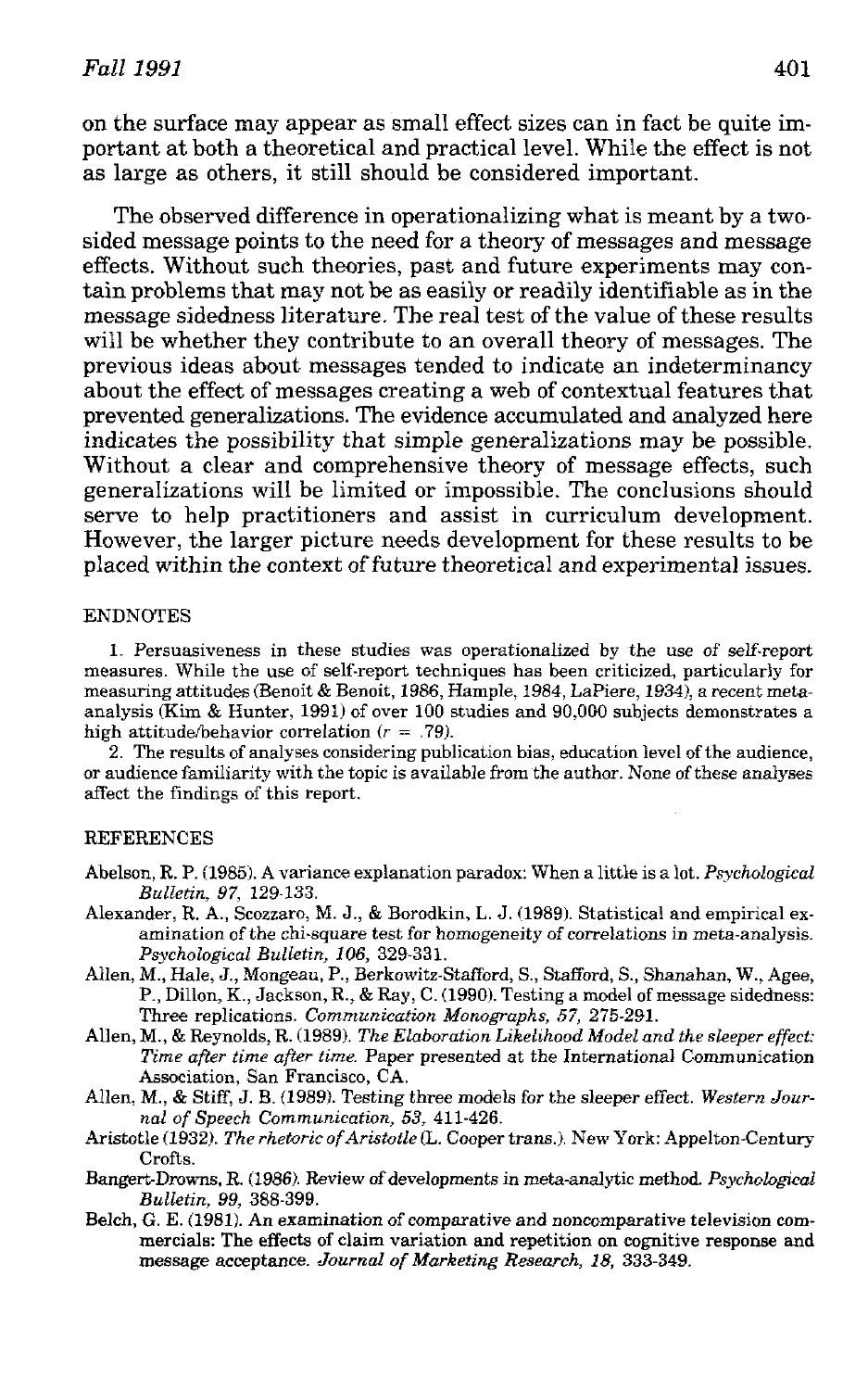Benoit, P. J., & Benoit, W. J. (1986). Consciousness: The mindless/mindfulness and verbal report controversies. *Western Journal of Speech Communication, 50,* 41-63.

- Bettinghaus, E. P., & Baseheart, R. J. (1969). Some specific factors affecting attitude change. *Journal of Communication, 19,* 227-238.
- Burgoon, M. (1989). Messages and persuasive effects. In J. J. Bradac (Ed.), *Message effects in communication science* (pp. 129-164). Newbury Park, CA: Sage.
- Burrell, N., & Koper, R. (in press). The efficacy of powerful/powerless language on persuasiveness/credibility: A meta-analytic review. In M. Allen & R. Preiss (Eds.), *Persuasion: Advances through meta-analysis.* Newbury Park, CA: Sage.
- Chu, G. C. (1967). Prior familiarity, perceived bias, and one-sided versus two-sided communications. *Journal of Experimental Social Psychology, 3,* 243-254.
- Cook, T. D., & Leviton, L. C. (1980). Reviewing the literature: A comparison of traditional methods with meta-analysis. *Journal of Personality, 48,* 449-472.
- Cooper, H. M., & Rosenthal, R. (1980). Statistical versus traditional procedures for summarizing research findings. *Psychological Bulletin, 87,* 442-449.
- Dillard, J. P., Hunter, J. E., & Burgoon, M. (1984). Sequential-request persuasive strategies: Meta-analysis of foot-in-the-door and door-in-the-face. *Human Communication Research, 10,* 461-488.
- Dipboye, R. L. (1977). The effectiveness of one-sided and two sided appeals as a function of familiarization and context. *Journal of Social Psychology, 102,* 125-131.
- Dycus, R. D. (1976). Relative efficacy of a one-sided vs. two-sided communication in a simulated govemment evaluation of proposals. *Psychological Reports, 38,* 787-790.
- Etgar, M., & Goodwin, S. A. (1982). One-sided versus two-sided comparative message appeals for new brand introductions. *Journal of Consumer Research, 8,* 460-465.
- Fort, L., & Smith, S. (1991). Organ donation message strategies. *American Behavioral Scientist, 34,* 695-711.
- Hample, D. (1984). On the use of self-reports. *Journal of the American Forensic Association, 20,* 140-153.
- Hass, R. G., & Linder, D. E. (1972). Counterargument availability and the effect of message structure on persuasion. *Journal of Personality and Social Psychology, 23,* 219-233.
- Hedges, L. V., & Olkin, 1. (1985). *Statistical methods for meta-analysis.* Orlando, FL: Academic Press.
- Hilyard, D. (1966). One-sided vs. two sided messages: An experiment in countercondition*ing.* Unpublished doctoral dissertation, Michigan State University, East Lansing, MI.
- Hovland, C, Lumsdaine, A., & Sheffield, F. (1949). *Experiments on mass communication.* Princeton, NJ: Princeton University Press.
- Hunter J. E., Hamilton, M. A., & Allen, M. (1989). The design and analysis of language experiments in communication. *Communication Monographs, 56,* 341-363.
- Hunter, J. E., & Schmidt, F. L. (1990). *Methods of meta-analysis.* Newbiuy Park, CA: Sage.
- Hunter, J. E., Schmidt, F. L., & Jackson, G. B. (1982). *Meta-analysis: Cumulating research findings across studies.* Beverly Hills, CA: Sage.
- Insko, C. A. (1962). One-sided versus two-sided communications and countercommunications. *Journal of Abnormal and Social Psychology, 65,* 203-206.
- Jackson S., O'Keefe, D. J., Jacobs, S., & Brashers, D. E. (1989). Messages as replications toward a message-centered strategy. *Communication Monographs, 56,* 364-384.
- Jaksa, J. (1963). An *experimental study of one-sided and two-sided argument with emphasis on three two-sided speeches.* Unpublished doctoral dissertation, Wayne State University, Detroit, Michigan.
- Janis, I. L., *&* Feierabend, R. L. (1957). Effect of alternative ways of ordering pro and con arguments in persuasive communications. In C. J. Hovland (Ed.), *The order of presentation in persuasion* (pp. 115-128). New Haven, CT: Yale University Press.
- Jones, R. A., & Brehm, J. W. (1970). Persuasiveness of one and two-sided communications as a function of awareness there are two sides. Journal of Experimental Social *Psychology, 6,* 47-56.
- Kanungo, R. N., & Johar, J. S. (1975). Effects of slogans and human model characteristics in product advertisements. *Canadian Journal of Behavioral Science, 7,* 127-138.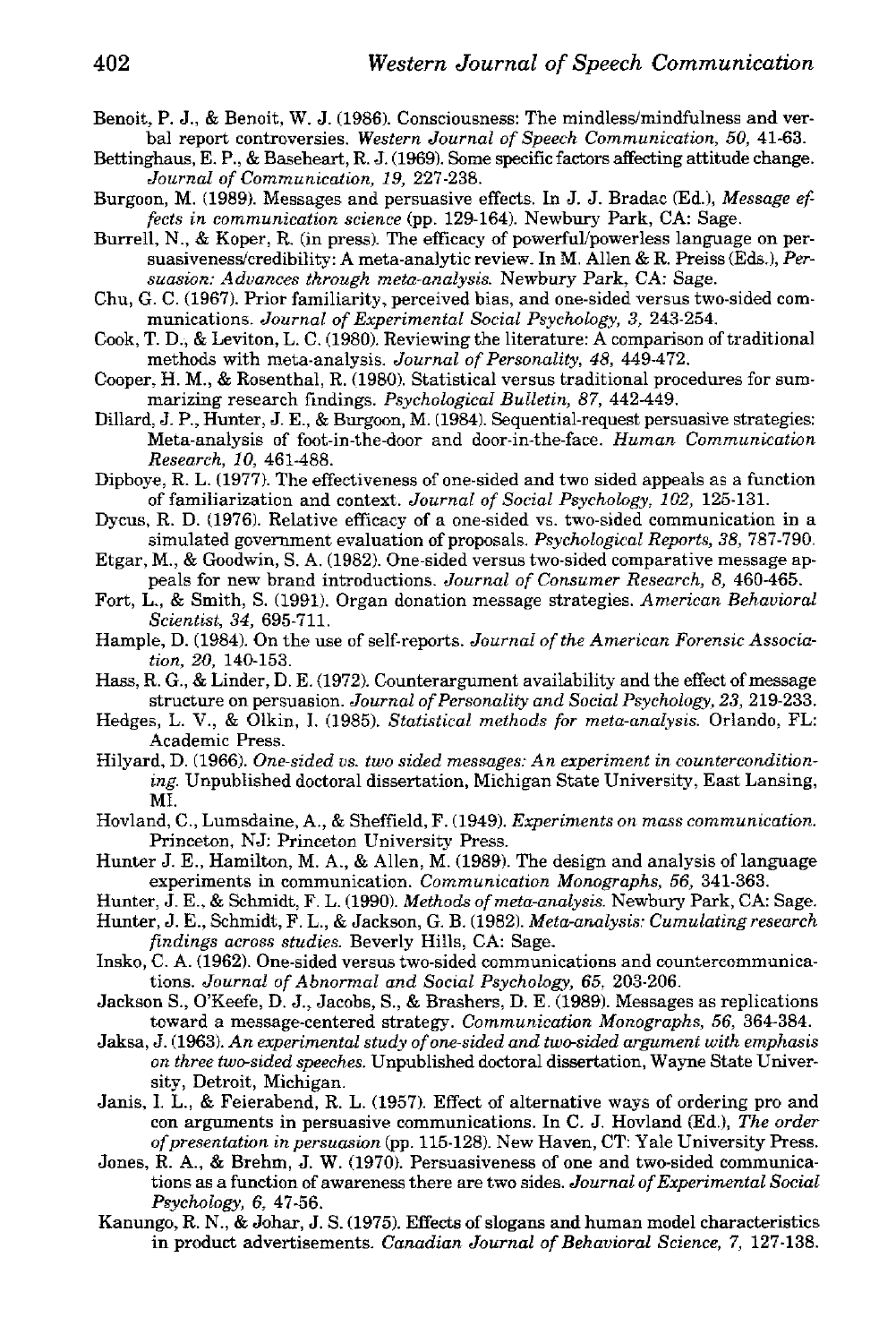- Kaplowitz, S., & Fisher, B. (1985). Revealing the logic of freeriding and contrihutions to the nuclear freeze movement. Research in Social Movements, Conflicts, and Change, *8,* 47-64.
- Keppel, G. (1982). *Design and analysis: A researcher's handbook* (2nd ed.). Englewood Cliffs, NJ: Prentice-Hall.
- Kim, M., *&* Hunter, J. (1991). *Attitude-behavior relations: A meta-analysis of past research focusing on attitudinal relevance and topic.* Paper presented at the International Communication Association Convention, Chicago.
- Kohalla, T. (1984). Changing attitudes toward energy conservation: The effect of development advancements on the salience of one-sided and two-sided persuasive communications. *Journal of Research in Science Teaching, 21,* 659-668.
- Koehler, J. (1968). *Effects on audience opinion of one-sided and two-sided speeches supporting and opposing a proposition, examining opinions on speaker's ethos, the topic, and the "open mindedness''ofthe listeners.* Unpublished doctoral dissertation, Pennsylvania State University, State College, PA.
- Koyama, S. (1981). *Effects of television camera angle, locus of control, and two-sided/onesided persuasive messages upon attitudes toward disabled people-* Unpuhlished doctoral dissertation, University of Washington, Seattle, WA.
- LaPiere, R, T. (1934). Attitudes vs. actions. *Social Forces, 13,* 230-237.
- Ley, P., Whitworth, M., Woodward, R., & Yorke, R. (1977). The effect of sidedness and fear arousal on willingness to participate in a slimming scheme. *Health Education Journal, 36.* 67-69.
- Lumsdaine, A. A., & Janis, I. L. (1953). Resistance to "counterpropaganda" produced by one-sided and two-sided "propaganda" presentations. *Public Opinion Quarterly, 17,* 311-318.
- McCroskey, J. C, Yount, T. J,, & Scott, M. D. (1972). The effects of message sidedness and evidence on inoculation against counterpersuasion in small group communication. *Speech Monographs, 29,* 267-271.
- McGinnies, E. (1966). Studies in persuasion: III. Reactions of Japanese students to onesided and two-sided communications. *Journal of Social Psychology*, 70, 87-93.
- McGuire, W. J, (1961a). Persistence of the resistance to persuasion induced by various types of prior helief defenses. *Journal of Abnormal and Social Psychology, 64,* 241-248.
- McGuire, W, J. (1961b). The effectiveness of supportive and refutationa! defenses in immunizing and restoring beliefs against persuasion. *Sociometry, 24,* 184-197.
- Mintz, J. (1983), Integrating research evidence: A commentary on meta-analysis. *Journal of Consulting and Clinical Psychology, 51,* 71-75.
- Misra, S., & Jain, S. (1977). Effect of fittingness, type of goods, and type of slogan on brand awareness. *Journal of Applied Psychology, 55,* 580-585.
- Mongeau, P. (in press). Fear-arousing persuasive appeals. In M. Allen and R. Preiss (Eds.), *Persuasion: Advances through meta-analysis-* Newhury Park, CA: Sage.
- Paulson, S. (1952). *Experimental study of spoken communications: The effects of prestige of the speaker and acknowledgment of opposing arguments on audience retention and shift of opinion.* Unpublished doctoral dissertation. University of Minnesota, St. Paul, MN,
- Paulson, S. F. (1954). The effects of the prestige of the speaker and acknowledgment of opposing arguments on audience retention and shift of opinion. *Speech Monographs, 21,* 267-271.
- Petty, R., & Cacioppo, J. (1981). *Attitudes and persuasion: Classic and contemporary approaches-* Dubuque, IA: Wm. C. Brown.
- Petty, R. E., & Cacioppo, J. T. (1986). *Communication and persuasion: Central and peripheral routes to attitude change.* New York: Springer-Verlag.
- Preiss, R., & Allen, M. (in press). Precautions and prospects for meta-analysis. In M. Allen and R. Preiss (Eds.), *Persuasion: Advances through meta-analysis-* Newbury Park, CA: Sage.
- **Reinhard, J.** (in press). The persuasive effects of evidence. In M. Allen and R. Preiss (E^.), Persuasion.' *Advances through meta-analysis-* Newbury Park, CA: Sage.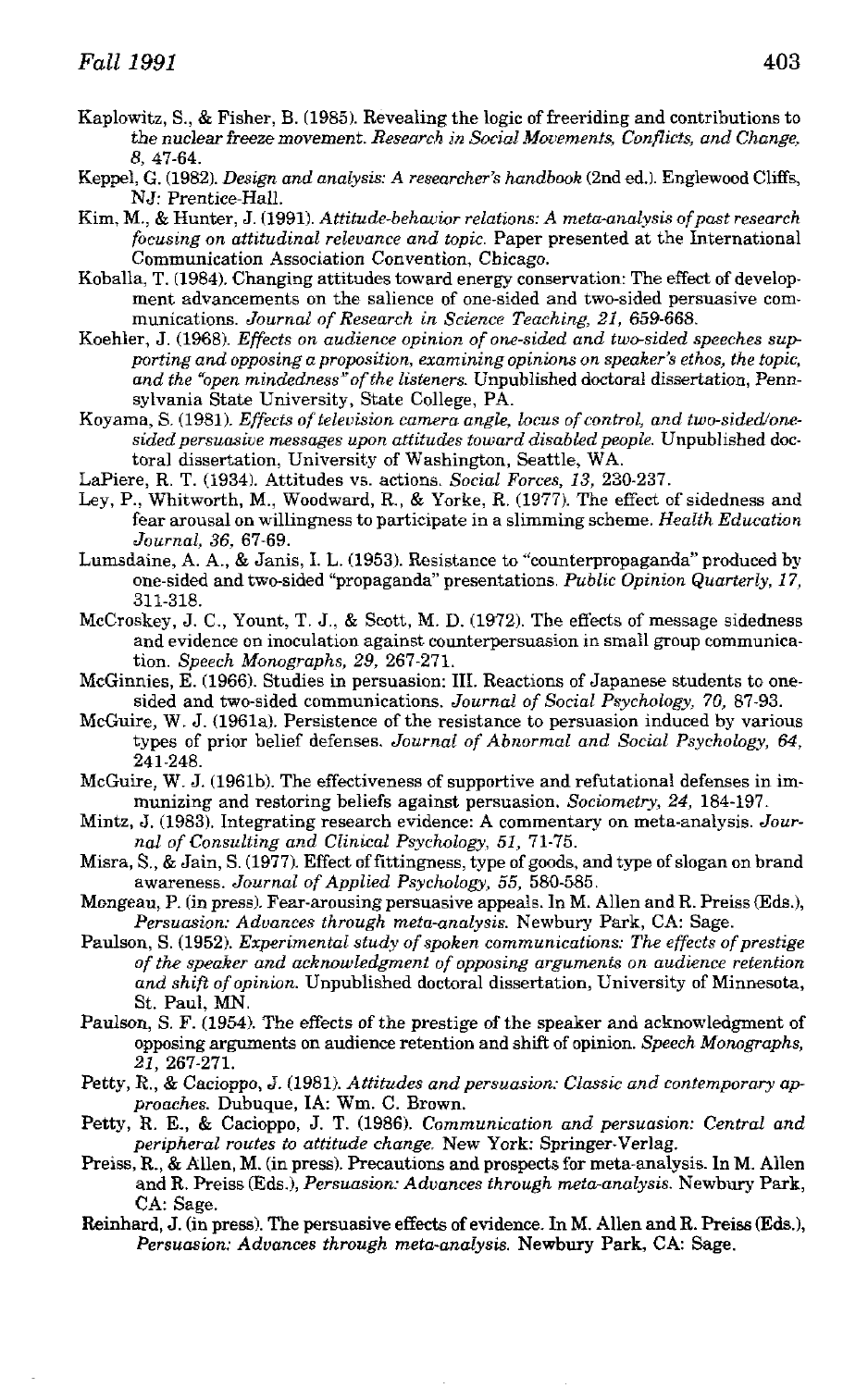Rosenthal, R. (1983). Assessing the statistical and social importance of the effects of psychotherapy. *Journal of Consulting and Clinical Psychology, 51,* 4-13.

Rosentbal, R. (1984). *Meta-analytic procedures for social research.* Beverly Hills, CA: Sage. Rosenthal, R. (1987). *Judgment studies: Design, analysis, and meta-analysis.* New York: Cambridge University Press.

Rosenthal, R.,  $\&$  Rubin, D. B. (1979). A note on percent variance explained as a measure of the importance of effects. *Journal of Applied Social Psychology, 9,* 395-396.

Rosenthal, R., & Rubin, D. B. (1982). A simple, general purpose display of magnitude of experimental effect. *Journal of Educational Psychology, 74,* 166-169.

Rosenthal, B., & Rubin, D. B. (1985). Statistical analysis: Summarizing evidence versus establishing facts. *Psychological Bulletin, 97,* 527-529.

- Rosnow, R. L. (1968). One-sided versus two-sided communication under indirect awareness of persuasive intent. *Public Opinion Quarterly, 32,* 95-101.
- Schmidt, F. L., Hunter, J. E., & Raju, N. S. (1988). Validity generalization and situational specificity: A second look at the 75% rule and Fisher's z transformation. *Journal of Applied Psychology, 73,* 665-672.
- Sawyer, A. G. (1973). The effects of repetition of refutational and supportive advertising appeals. *Journal of Marketing Research, 10,* 23-33.
- Settle, R. B., & Golden, L. L. (1974). Attribution theory and advertiser credibility. *Journal of Marketing Research, II,* 181-185.
- Sinha, D., *&* Dhawan, N. (1971). Nature of communication, intelligence, suggestibility, and attitude change. *Journal Indian Academy of Applied Psychology, 8,* 53-58.
- Skilbeck, C, Tulips, J., *&* Ley, P. (1977). The effects of fear arousal, fear position, fear exposure, and sidedness on compliance with dietary instructions. *European Journal of Social Psychology, 7,* 221-239.
- Smith, M. (1984). *Persuasion and human action.* Belmont, CA: Wadsworth.
- Smith, R. E., & Hunt, S. D. (1978). Attributional processes and effects in promotional situations. *Journal of Consumer Research, 5,* 149-158.
- Spector, P. E., & Levine, E. L. (1987). Meta-analysis for integrating study outcomes: A Monte Carlo study of its susceptibility to Type I and Type II errors. *Journal of Applied Psychology, 72,* 3-9.
- Stainback, R. D., & Rogers, R. W. (1983). Identifying effective components of alcohol abuse prevention programs: Effects of fear appeals, message style, and source expertise. *International Joumal of the Addictions, 18,* 393-405.

Strube, M. J. (1988). Averaging correlation coefficients: Influence of heterogeneity and set size. *Journal of Applied Psychology, 73,* 559-568.

- Thistlethwaite, D. J., & Kamenetzky, J. (1955). Attitude change through refutation and elaboration of audience counterarguments. Journal of Abnormal and Social *Psychology, 51,* 3-12.
- Weston, J. (1967). Argumentative message structure and prior familiarity as predictions *of source credibility and attitude change* Unpublished doctoral dissertation, Michigan State University, East Lansing, MI.
- Winer, B. J. (1971). *Statistical principles in experimental design* (2nd ed.) New York: McGraw-Hill.
- Winkel, F. W. (1984). Public communication on donorcards: A comparison of persuasive styles. *Social Science and Medicine, 19,* 957-963.